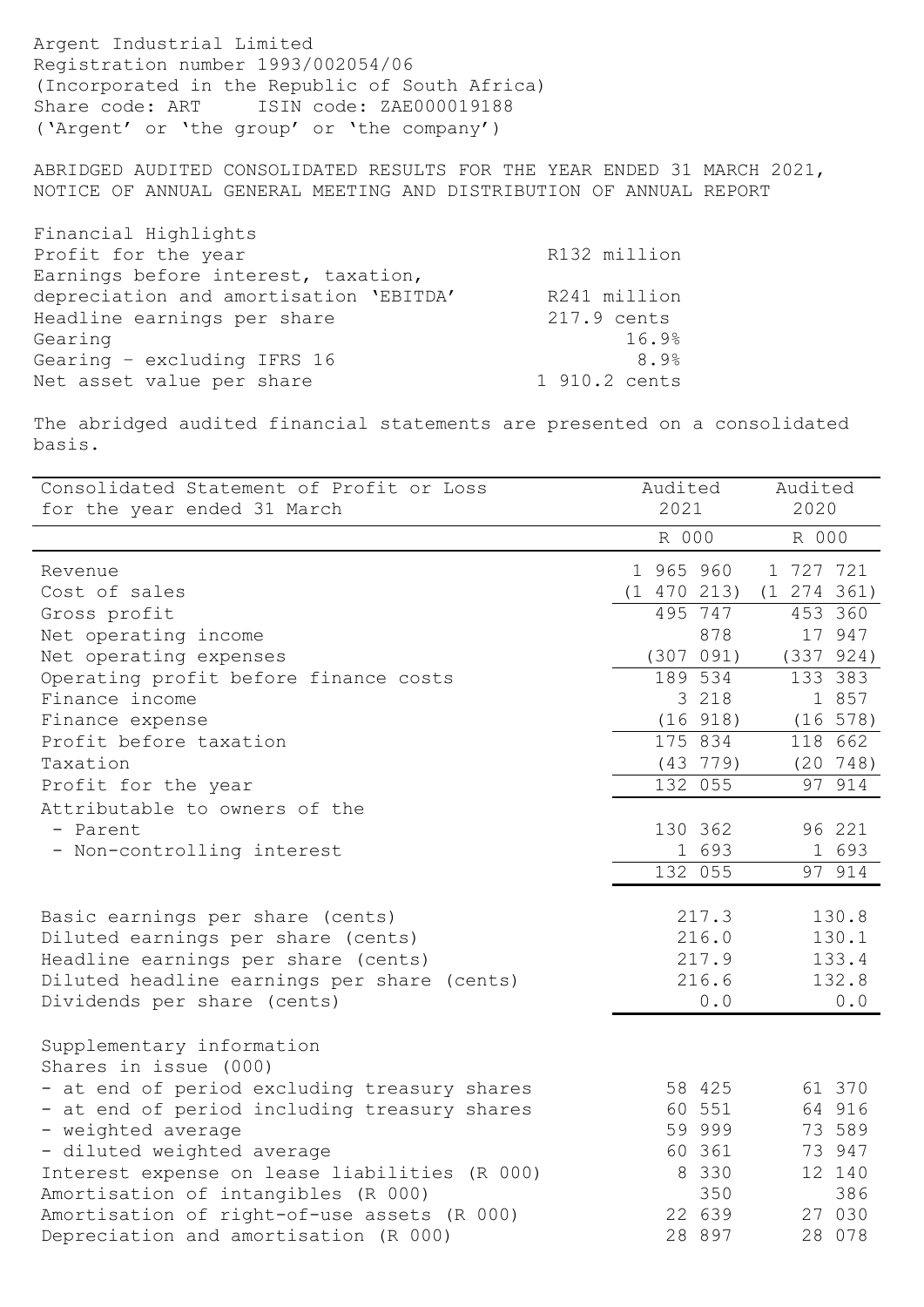| Calculation of headline earnings (R 000)<br>Earnings attributable to ordinary shareholders                        | 130 362          | 96 221           |
|-------------------------------------------------------------------------------------------------------------------|------------------|------------------|
| Adjusted for:<br>Loss on disposal of property, plant and equipment<br>Impairment of property, plant and equipment | 518              | 2 504<br>177     |
| Gross                                                                                                             | 130 880          | 98 902           |
| Total tax effects of adjustments                                                                                  | (145)            | (701)            |
| Headline earnings attributable to ordinary<br>shareholders                                                        | 130 735          | 98 201           |
| Consolidated Statement of other Comprehensive<br>Income or Loss for the year ended 31 March                       | Audited<br>2021  | Audited<br>2020  |
|                                                                                                                   | R 000            | R 000            |
| Profit for the period                                                                                             | 132 055          | 97 914           |
| Other comprehensive income for the period<br>Items that may be reclassified subsequently to<br>profit and loss    |                  |                  |
| Exchange differences on translating foreign<br>operations                                                         | (22 315)         | 19 454           |
| Total other comprehensive income for the year                                                                     | 109 740          | 117 368          |
| Attributable to owners of the                                                                                     |                  |                  |
| - Parent                                                                                                          | 108 047          | 115 675          |
| - Non-controlling interest                                                                                        | 1 693<br>109 740 | 1 693<br>117 368 |
|                                                                                                                   |                  |                  |

| Consolidated Statement of Financial Position | Audited   | Audited   |
|----------------------------------------------|-----------|-----------|
| as at 31 March                               | 2021      | 2020      |
|                                              | R 000     | R 000     |
| ASSETS                                       |           |           |
| Property, plant and equipment                | 452 494   | 466 120   |
| Intangible assets                            | 3 2 5 9   | 4 314     |
| Good will (1)                                | 198 330   | 150 144   |
| Right-of-use assets                          | 76 535    | 100 945   |
| Long-term receivables                        | 9 610     | 15 928    |
| Deferred taxation                            | 2 2 3 5   | 2 537     |
| Non-current assets                           | 742 463   | 739 988   |
|                                              |           |           |
| Inventories                                  | 344 261   | 366 565   |
| Trade and other receivables                  | 350 543   | 309 129   |
| Current portion of long-term receivables     | 2 4 9 9   | 3 304     |
| Bank balance and cash                        | 246 234   | 158 570   |
| Current assets                               | 943 537   | 837 568   |
|                                              |           |           |
| TOTAL ASSETS                                 | 1 686 000 | 1 577 556 |
|                                              |           |           |
| EQUITY AND LIABILITIES                       |           |           |
| Capital and reserves                         |           |           |
| Stated capital and treasury shares           | 277 997   | 297 830   |
| Reserves                                     | 5 846     | 27 641    |
| Retained earnings                            | 832 196   | 701 834   |
| Attributable to owners of the parent         | 1 116 039 | 1 027 305 |
| Non-controlling interest                     | 17 369    | 20 176    |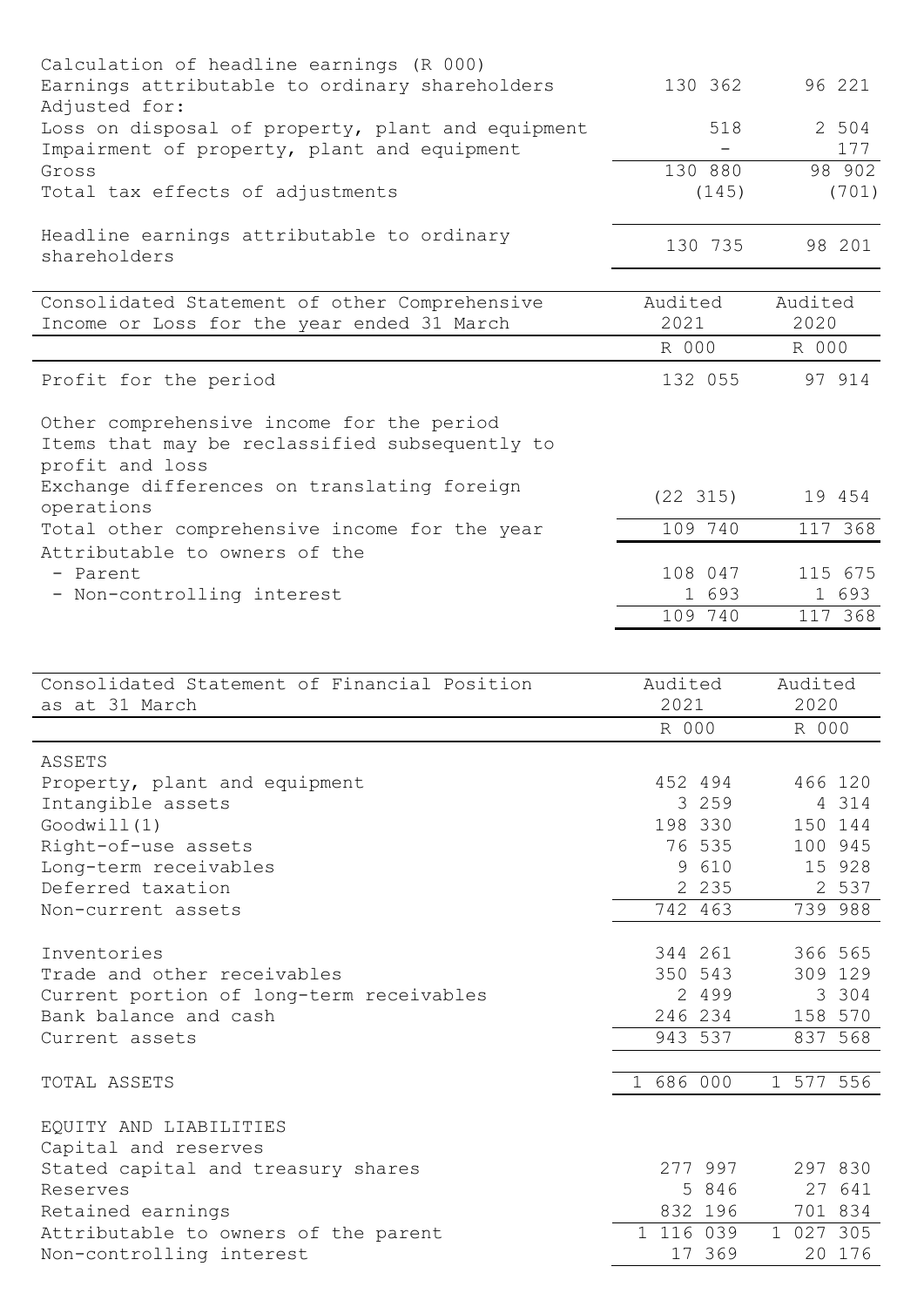| Total shareholders' funds                      | 1 133 408 |    | 1 047 481 |         |
|------------------------------------------------|-----------|----|-----------|---------|
|                                                |           |    |           |         |
| Interest-bearing borrowings                    | 72 494    |    | 115 782   |         |
| Long-term loans                                |           | 15 |           | 15      |
| Lease liabilities                              | 62 345    |    |           | 94 661  |
| Other liabilities                              | 13 893    |    |           | 35 383  |
| Deferred tax                                   | 48 481    |    |           | 46 840  |
| Non-current liabilities                        | 197 228   |    |           | 292 681 |
|                                                |           |    |           |         |
| Trade and other payables                       | 279 418   |    |           | 193 706 |
| Taxation                                       | 19 773    |    |           | 12 389  |
| Current portion of lease liabilities           | 28 098    |    |           | 18 744  |
| Current portion of interest-bearing borrowings | 28 075    |    |           | 12 555  |
| Current liabilities                            | 355 364   |    |           | 237 394 |
|                                                |           |    |           |         |
| TOTAL EQUITY AND LIABILITIES                   | 1 686 000 |    | 1 577 556 |         |
| Net asset value per share (cents)              | 1 910.2   |    | 1 674.0   |         |
|                                                |           |    |           |         |

1. The group purchased the entire issued share capital of Partington Engineering Limited ("Partington") for a maximum amount GBP3.1 million. Effective date of the transaction was commencement of business on 1 June 2020.

The initial purchase consideration of GBP2.5 million was settled in cash in the buyer's solicitor's account on 16 June 2020.

Two additional purchase considerations of GBP300 000 each will be settled in cash if sales to its major customer have grown cumulatively by 15% for each 12-month period. The first period is 1 January 2020 to 31 December 2020 and the second period is 1 January 2021 to 31 December 2021.

Due to COVID related delays in deliveries, the targets and payment dates are in the process of being extended and renegotiated.

A clawback payment of GBP150 000 is payable from the sellers if sales to its major customer have decreased by 15% for each 12-month period mentioned above when compared to the actual for the 12-month period ended December 2019. This will also have to be extended and renegotiated. The outstanding order book for Partington at 31 March 2021 was GBP1 487 064.

The contingent liability of GBP599 223 initially represents the present value of the groups estimate of the probable cash outflow. It reflects management's estimate of a 100% probability that the targets will be achieved. The contingent considerations were discounted using a rate of 0.1% with reference from the Bank of England.

Partington is a major supplier of bespoke trolleys to both the traditional and e-commerce retail industries in the United Kingdom.

The goodwill arising on acquisition is attributable to the anticipated profitability of the business.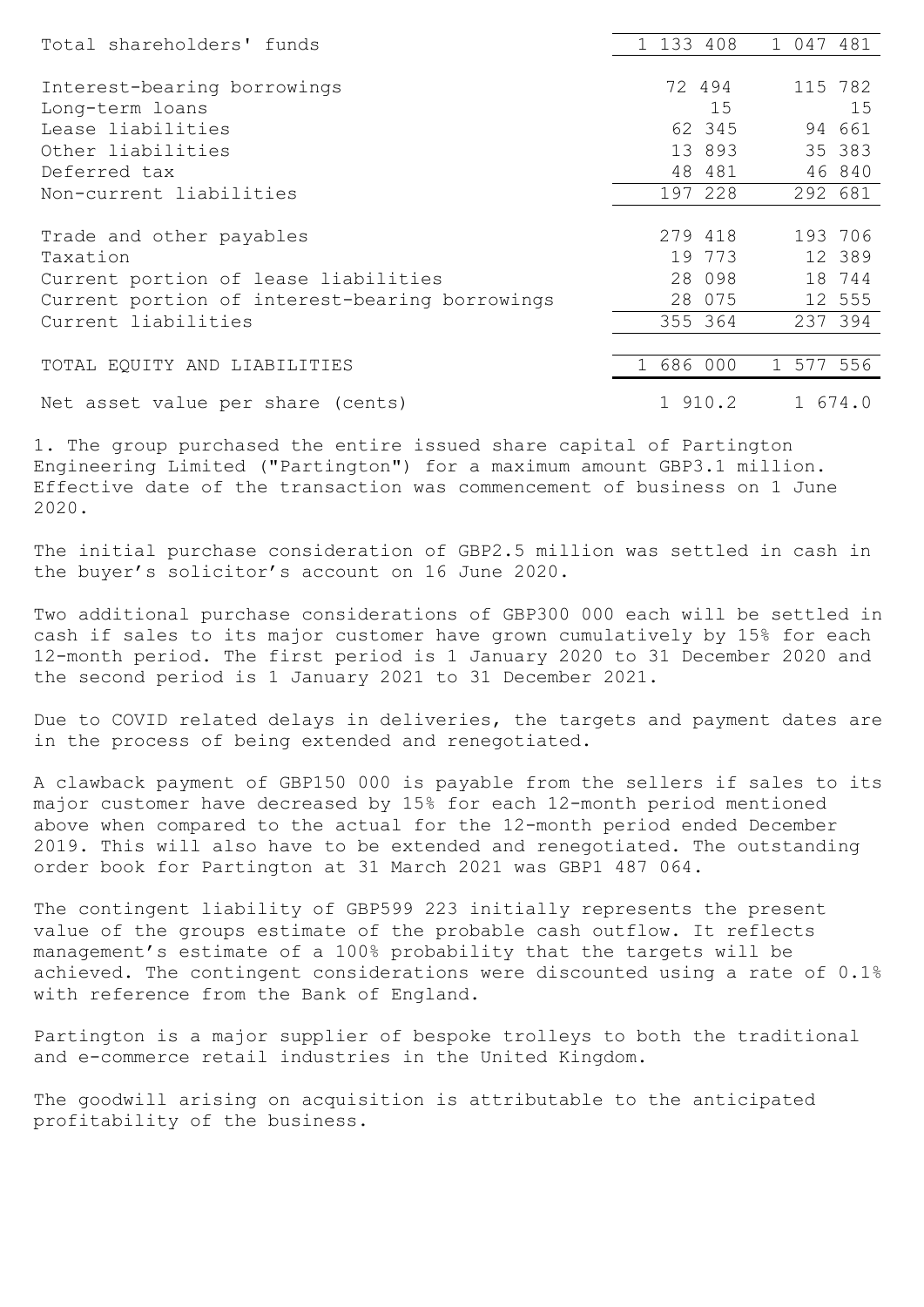The fair value of assets and liabilities assumed were as follows:

|                                                               | R 000     |              |
|---------------------------------------------------------------|-----------|--------------|
| Property, plant and equipment                                 |           | 5 211        |
| Inventory                                                     |           | 9 0 5 5      |
| Trade and other receivables                                   |           | 8 9 3 2      |
| Bank balance and cash                                         |           | 14 831       |
| Trade and other payables                                      |           | (14 153)     |
| Deferred taxation liability                                   |           | (954)        |
| Taxation liability                                            |           | (3 133)      |
| Interest-bearing borrowings                                   |           | (624)        |
| Goodwill                                                      |           | 48 186       |
| Total purchase price and acquisition                          |           |              |
| costs                                                         |           | 67 351       |
| Fair value of contingent                                      |           |              |
| consideration                                                 |           | $(12 \t255)$ |
| Deduct bank balance on acquisition                            |           | (14 831)     |
| Cash flow on acquisition net of cash                          |           |              |
| acquired                                                      | 40 265    |              |
|                                                               |           |              |
| Fair value of consideration                                   |           |              |
| transferred                                                   | R 000     |              |
| Amount settled in cash                                        |           | 55 096       |
| Fair value of contingent                                      |           |              |
| consideration                                                 | 12 255    |              |
| Total fair value of consideration                             |           |              |
| transferred                                                   |           | 67 351       |
|                                                               |           |              |
| GOODWILL ON ACQUISITION                                       |           | 48 186       |
|                                                               |           |              |
|                                                               | R 000     |              |
| Revenue since acquisition date included in consolidated       |           |              |
| results for the year                                          | 74 457    |              |
| Profit after taxation since acquisition date included in      |           |              |
| consolidated results for the year                             |           | 5 816        |
| Group revenue had the business combination been included for  |           |              |
| the entire year                                               | 1 976 021 |              |
| Group profit after taxation had the business combination been |           |              |
| included for the entire year                                  | 132 330   |              |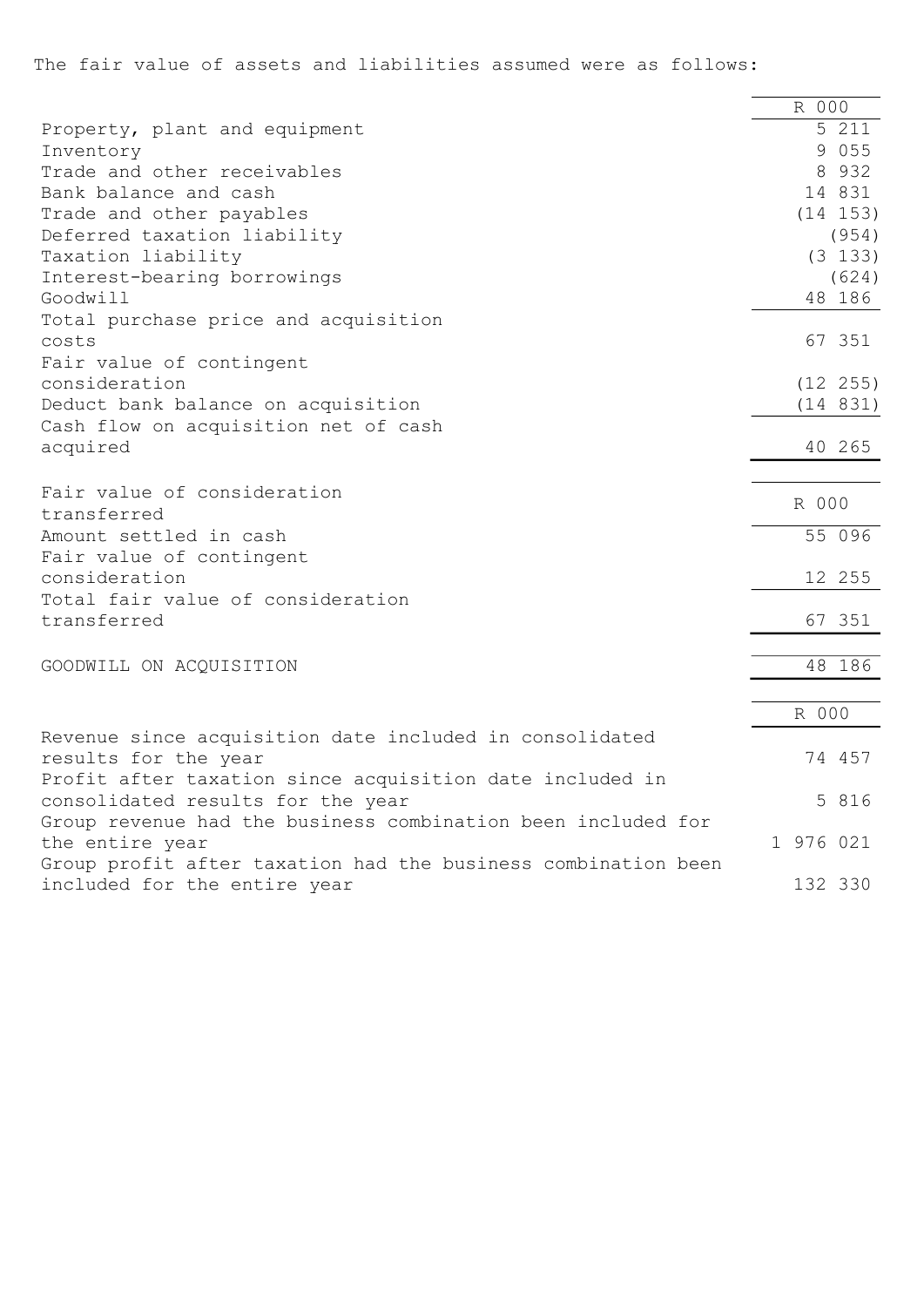| Abridged Consolidated Statement of Cash Flows for<br>the year ended 31 March                | Audited<br>2021 | Audited<br>2020     |                     |
|---------------------------------------------------------------------------------------------|-----------------|---------------------|---------------------|
|                                                                                             |                 | R 000               | R 000               |
|                                                                                             |                 |                     |                     |
| CASH FLOWS FROM OPERATING ACTIVITIES                                                        |                 |                     | 173 071             |
| Cash generated from operations<br>Finance income                                            |                 | 307 047<br>3 218    |                     |
|                                                                                             |                 |                     | 1 857               |
| Finance expense<br>Normal taxation paid                                                     |                 | (8 588)<br>(35 738) | $(16\ 578)$         |
| Net cash inflow from operating activities                                                   |                 | 265 939             | (19 396)<br>138 954 |
|                                                                                             |                 |                     |                     |
| CASH FLOWS FROM INVESTING ACTIVITIES                                                        |                 |                     |                     |
| Purchase of property, plant and equipment                                                   |                 | (31 777)            | (41 048)            |
| Additions to intangible assets                                                              |                 |                     | (8)                 |
| Proceeds on disposal of property, plant and                                                 |                 |                     |                     |
| equipment                                                                                   |                 | 13 372              | 19 918              |
| Acquisition of subsidiaries net of cash acquired                                            |                 | (40 265)            |                     |
| Long-term receivables repaid                                                                |                 | 2 623               | 4 681               |
| Net cash outflow from investing activities                                                  |                 | (56 047)            | (16 457)            |
| CASH FLOWS FROM FINANCING ACTIVITIES                                                        |                 |                     |                     |
| Share buy-back                                                                              |                 | (19 833)            | (94 979)            |
| Repayment of lease liabilities                                                              |                 | (27 701)            | (12 877)            |
| Repayment of other liabilities                                                              |                 | $(33 \t 745)$       |                     |
| Repayment of long-term loans                                                                |                 |                     | (2 606)             |
| Proceeds from interest-bearing borrowings                                                   |                 | 24 746              | 129 713             |
| Repayment of interest-bearing borrowings                                                    |                 | (51 440)            | (16 461)            |
| Net cash (outflow) / inflow from financing activities                                       |                 | (107973)            | 2 790               |
|                                                                                             |                 | 101 919             | 125 287             |
| Net increase in cash and cash equivalents<br>Cash and cash equivalents at beginning of year |                 | 158 570             | 19 877              |
| Exchange differences on cash and cash equivalents                                           |                 | (14 255)            | 13 406              |
|                                                                                             |                 | 246 234             | 158 570             |
| Cash and cash equivalents at end of year                                                    |                 |                     |                     |
| Consolidated Statement of Changes in                                                        | Stated          | Treasury            | Employee            |
| Equity for the year ended                                                                   | capital         | shares              | share               |
| 31 March 2021                                                                               |                 |                     | incentive           |
|                                                                                             |                 |                     | reserve             |
|                                                                                             | R 000           | R 000               | R 000               |
| Balance at 31 March 2019                                                                    | 485 855         | (93 046)            | 452                 |
| Share-based payments                                                                        |                 |                     | 521                 |
| Share buyback                                                                               | (99 834)        | 4 8 5 5             |                     |
| Total comprehensive income                                                                  |                 |                     |                     |
| Balance at 31 March 2020                                                                    | 386 021         | (88 191)            | 973                 |
| Share-based payments                                                                        |                 |                     | 520                 |
| Share buyback                                                                               | (25 990)        | 6 157               |                     |
| Total comprehensive income                                                                  |                 |                     |                     |
| Non-controlling interest - dividend                                                         |                 |                     |                     |
| Balance at 31 March 2021                                                                    | 360 031         | (82 034)            | 1 493               |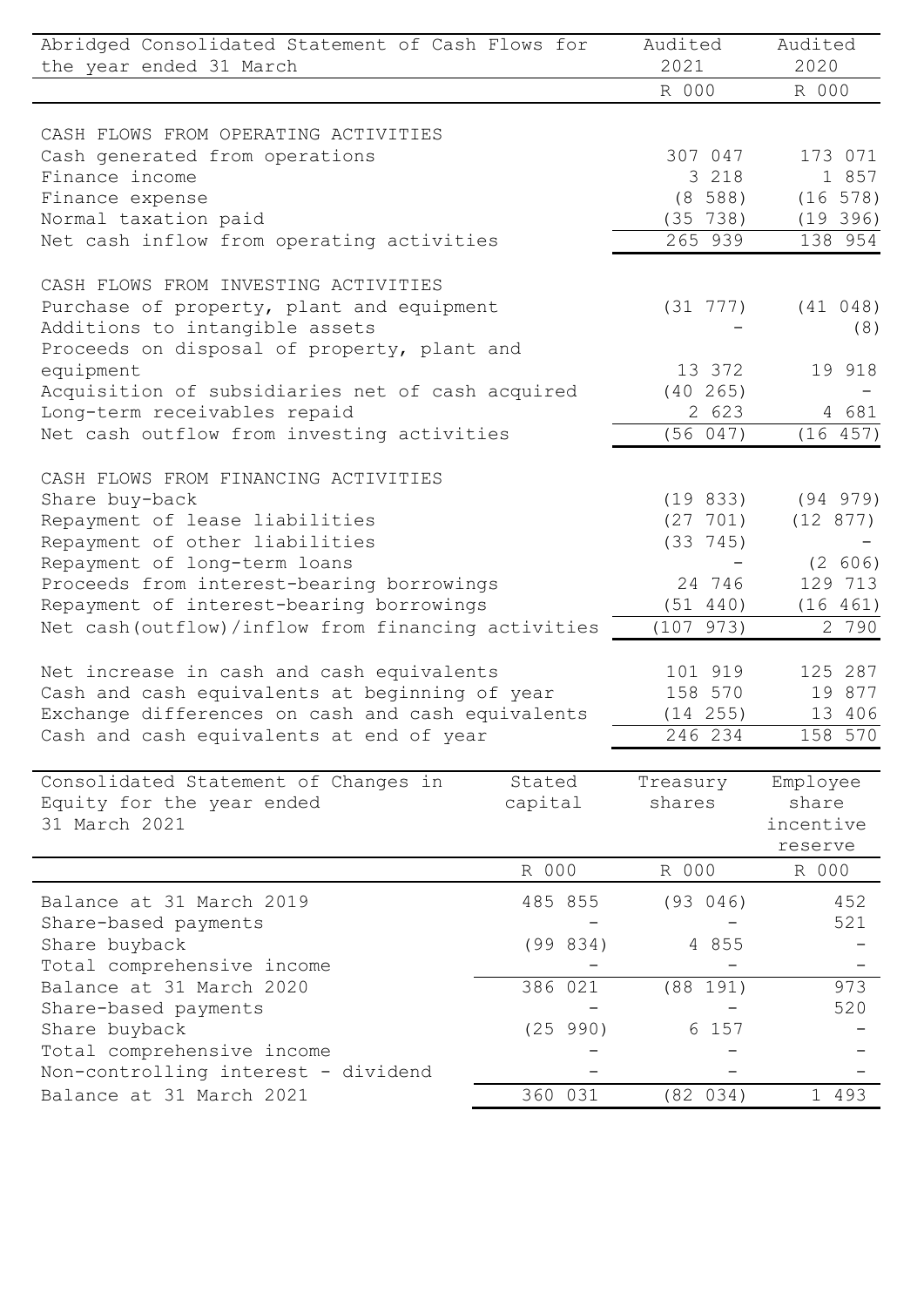| Consolidated Statement of Changes in<br>Equity for the year ended<br>31 March 2021 (continued)                              | Revaluation<br>reserve                               |         | Foreign<br>currency<br>translation<br>reserve |          | Retained<br>earnings            |                            |
|-----------------------------------------------------------------------------------------------------------------------------|------------------------------------------------------|---------|-----------------------------------------------|----------|---------------------------------|----------------------------|
|                                                                                                                             | R 000                                                |         |                                               | R 000    | R 000                           |                            |
| Balance at 31 March 2019<br>Share-based payments<br>Share buyback                                                           |                                                      | 8 0 6 8 |                                               | (854)    |                                 | 605 613                    |
| Total comprehensive income                                                                                                  |                                                      |         |                                               | 19 454   |                                 | 96 221                     |
| Balance at 31 March 2020<br>Share-based payments                                                                            |                                                      | 8 0 6 8 | 18                                            | 600      |                                 | 701 834                    |
| Share buyback<br>Total comprehensive income                                                                                 |                                                      |         |                                               | (22 315) |                                 | 130 362                    |
| Non-controlling interest - dividend                                                                                         |                                                      |         |                                               |          |                                 |                            |
| Balance at 31 March 2021                                                                                                    |                                                      | 8 0 6 8 |                                               | (3 715)  |                                 | 832 196                    |
| Consolidated Statement of<br>Changes in Equity for the year<br>ended<br>31 March 2021 (continued)                           | Total<br>attributable<br>to owners of<br>the parent  |         | $Non-$<br>controlling<br>interest             |          | Total<br>shareholders'<br>funds |                            |
|                                                                                                                             | R 000                                                |         | R 000                                         |          | R 000                           |                            |
| Balance at 31 March 2019<br>Share-based payments<br>Share buyback<br>Total comprehensive income<br>Balance at 31 March 2020 | 1 006 088<br>521<br>(94 979)<br>115 675<br>1 027 305 |         | 18 483<br>1 693<br>20 176                     |          | 1 024 571<br>1047481            | 521<br>(94 979)<br>117 368 |
| Share-based payments                                                                                                        | 520                                                  |         |                                               |          |                                 | 520                        |
| Share buyback<br>Total comprehensive income<br>Non-controlling interest-                                                    | (19 833)<br>108 047                                  |         | 1 693                                         |          |                                 | (19833)<br>109 740         |
| dividend                                                                                                                    |                                                      |         | (4 500)                                       |          |                                 | (4 500)                    |
| Balance at 31 March 2021                                                                                                    | 1 116 039                                            |         | 17 369                                        |          | 1 133 408                       |                            |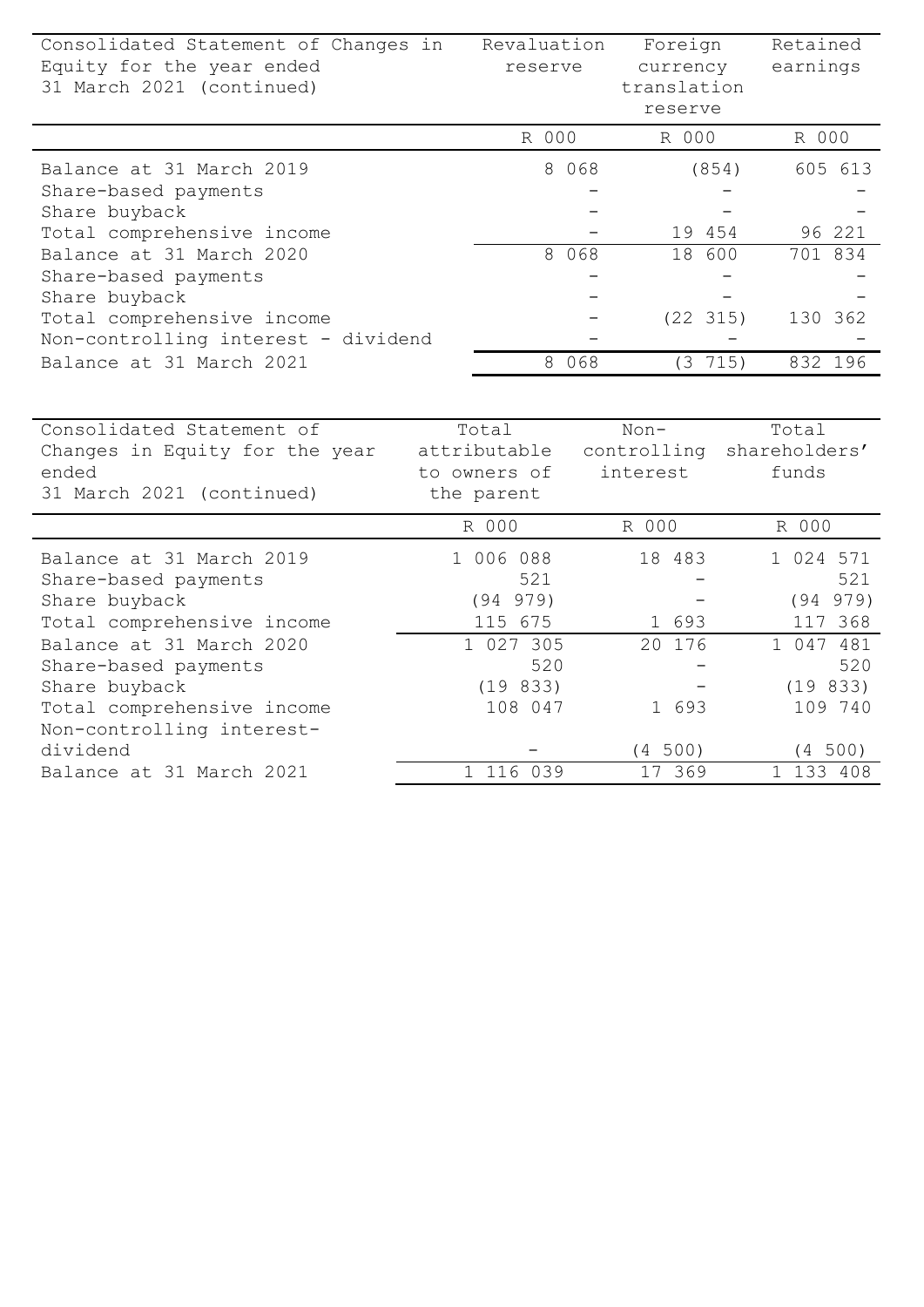| Segmental review                                                                                           | Manufacturing                  | Steel<br>trading            |                               | Properties Consolidated        |
|------------------------------------------------------------------------------------------------------------|--------------------------------|-----------------------------|-------------------------------|--------------------------------|
|                                                                                                            | R 000                          | R 000                       | R 000                         | R 000                          |
| Business segments<br>for the year ended<br>31 March 2021                                                   |                                |                             |                               |                                |
| Revenue from external<br>sales                                                                             | 1 315 537                      | 650 236                     | 187                           | 1 965 960                      |
|                                                                                                            | 189 614                        | 113 311                     | 29 259                        |                                |
| Inter-segment sales<br>Total revenue                                                                       | 1 505 151                      | 763 547                     | 29 446                        |                                |
|                                                                                                            |                                |                             |                               |                                |
| Profit before taxation                                                                                     | 118 160                        | 45 657                      | 12 017                        | 175 834                        |
| Taxation                                                                                                   |                                |                             |                               | (43 779)                       |
| Profit for the year                                                                                        |                                |                             |                               | 132 055                        |
| Segment assets<br>Segment liabilities<br>Capital expenditure<br>Depreciation /                             | 1 123 070<br>281 541<br>26 041 | 318 554<br>151 157<br>3 146 | 244 376<br>119 894<br>2 5 9 0 | 1 686 000<br>552 592<br>31 777 |
| amortisation<br>Depreciation on right-                                                                     | 27 277                         | 1 970                       |                               | 29 247                         |
| of-use assets<br>Interest paid on lease                                                                    | 12 300                         | 10 339                      |                               | 22 639                         |
| liabilities                                                                                                | 2 2 1 4                        | 6 116                       |                               | 8 3 3 0                        |
| Finance income                                                                                             | 5 668                          | 384                         | (2 834)                       | 3 218                          |
| Finance expense<br>excluding lease                                                                         |                                |                             |                               |                                |
| liabilities*                                                                                               | 1 059                          | 101                         | 7 428                         | 8 588                          |
| * As per the group policy, finance costs and finance income derived from<br>primary banking is netted off. |                                |                             |                               |                                |

| Segmental review                                                                           | Manufacturing                 | Steel<br>trading |                             | Properties |                              | Consolidated |  |                                  |
|--------------------------------------------------------------------------------------------|-------------------------------|------------------|-----------------------------|------------|------------------------------|--------------|--|----------------------------------|
|                                                                                            | R 000                         | R 000            |                             | R 000      |                              | R 000        |  |                                  |
| Business segments<br>for the year ended<br>31 March 2020<br>Revenue from external<br>sales | 1 226 997                     |                  | 499 970                     |            | 754                          |              |  | 1 727 721                        |
| Inter-segment sales<br>Total revenue                                                       | 63 639<br>1 290 636           |                  | 118 475<br>618 445          |            | 25 123<br>25 877             |              |  |                                  |
| Profit before taxation<br>Taxation<br>Profit for the year                                  | 99 283                        |                  | 10 933                      |            | 8 4 4 6                      |              |  | 118 662<br>$(20\ 748)$<br>97 914 |
| Segment assets<br>Segment liabilities<br>Capital expenditure<br>Depreciation /             | 1 015 923<br>276 899<br>5 102 |                  | 315 368<br>133 271<br>1 937 |            | 246 265<br>119 905<br>34 017 |              |  | 1 577 556<br>530 075<br>41 056   |
| amortisation                                                                               | 26 420                        |                  | 2 0 3 5                     |            | 9                            |              |  | 28 464                           |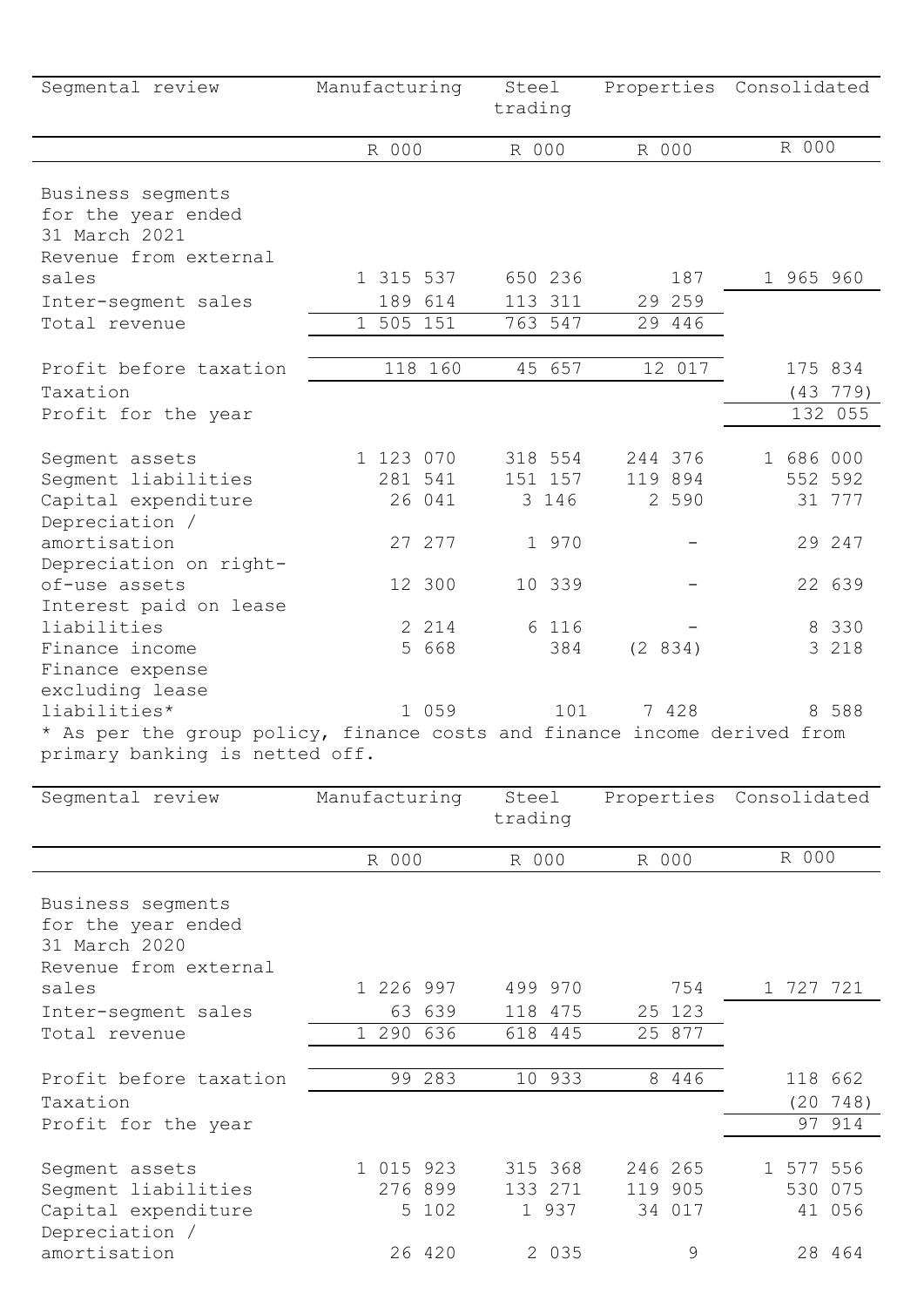| Depreciation on right-                                                   |        |        |                        |  |         |  |
|--------------------------------------------------------------------------|--------|--------|------------------------|--|---------|--|
| of-use assets                                                            | 15 518 | 11 512 |                        |  | 27 030  |  |
| Interest paid on lease                                                   |        |        |                        |  |         |  |
| liabilities                                                              | 4 662  |        | 7 478                  |  | 12 140  |  |
| Finance income                                                           | 1 377  |        | 480                    |  | 1 857   |  |
| Finance expense                                                          |        |        |                        |  |         |  |
| excluding lease                                                          |        |        |                        |  |         |  |
| liabilities*                                                             |        |        | $(3859)$ $(697)$ 8 994 |  | 4 4 3 8 |  |
| * As per the group policy, finance costs and finance income derived from |        |        |                        |  |         |  |
| primary banking is netted off.                                           |        |        |                        |  |         |  |

|                                    |                                    |                                                                                                                                                                                                                | world  |                                                                                                                                                                            |       |                                                                                                                                |  |
|------------------------------------|------------------------------------|----------------------------------------------------------------------------------------------------------------------------------------------------------------------------------------------------------------|--------|----------------------------------------------------------------------------------------------------------------------------------------------------------------------------|-------|--------------------------------------------------------------------------------------------------------------------------------|--|
|                                    |                                    |                                                                                                                                                                                                                |        |                                                                                                                                                                            |       |                                                                                                                                |  |
|                                    |                                    |                                                                                                                                                                                                                |        |                                                                                                                                                                            |       |                                                                                                                                |  |
|                                    |                                    |                                                                                                                                                                                                                |        |                                                                                                                                                                            |       |                                                                                                                                |  |
|                                    |                                    |                                                                                                                                                                                                                |        |                                                                                                                                                                            |       |                                                                                                                                |  |
|                                    |                                    |                                                                                                                                                                                                                |        |                                                                                                                                                                            |       | 175 834                                                                                                                        |  |
|                                    |                                    |                                                                                                                                                                                                                |        |                                                                                                                                                                            |       | (43 779)                                                                                                                       |  |
|                                    |                                    |                                                                                                                                                                                                                |        |                                                                                                                                                                            |       | 132 055                                                                                                                        |  |
|                                    |                                    |                                                                                                                                                                                                                |        |                                                                                                                                                                            |       |                                                                                                                                |  |
|                                    |                                    |                                                                                                                                                                                                                |        |                                                                                                                                                                            |       |                                                                                                                                |  |
|                                    |                                    |                                                                                                                                                                                                                |        |                                                                                                                                                                            |       | 31 777                                                                                                                         |  |
|                                    |                                    |                                                                                                                                                                                                                |        |                                                                                                                                                                            |       | 29 247                                                                                                                         |  |
|                                    |                                    |                                                                                                                                                                                                                |        |                                                                                                                                                                            |       |                                                                                                                                |  |
|                                    |                                    |                                                                                                                                                                                                                |        |                                                                                                                                                                            |       | 22 639                                                                                                                         |  |
|                                    |                                    |                                                                                                                                                                                                                |        |                                                                                                                                                                            |       | 8 330                                                                                                                          |  |
|                                    |                                    |                                                                                                                                                                                                                | 217    |                                                                                                                                                                            |       | 3 2 1 8                                                                                                                        |  |
|                                    |                                    |                                                                                                                                                                                                                |        |                                                                                                                                                                            |       |                                                                                                                                |  |
|                                    |                                    |                                                                                                                                                                                                                | 478    |                                                                                                                                                                            |       | 8 588                                                                                                                          |  |
|                                    |                                    |                                                                                                                                                                                                                |        |                                                                                                                                                                            |       |                                                                                                                                |  |
|                                    |                                    |                                                                                                                                                                                                                |        |                                                                                                                                                                            |       |                                                                                                                                |  |
|                                    |                                    |                                                                                                                                                                                                                |        |                                                                                                                                                                            |       | 118 662                                                                                                                        |  |
|                                    |                                    |                                                                                                                                                                                                                |        |                                                                                                                                                                            |       | (20 748)                                                                                                                       |  |
|                                    |                                    |                                                                                                                                                                                                                |        |                                                                                                                                                                            |       | 914                                                                                                                            |  |
|                                    |                                    |                                                                                                                                                                                                                |        |                                                                                                                                                                            |       |                                                                                                                                |  |
|                                    |                                    |                                                                                                                                                                                                                |        |                                                                                                                                                                            |       |                                                                                                                                |  |
|                                    |                                    |                                                                                                                                                                                                                |        |                                                                                                                                                                            |       | 41 056                                                                                                                         |  |
|                                    |                                    |                                                                                                                                                                                                                |        |                                                                                                                                                                            |       | 28 464                                                                                                                         |  |
|                                    |                                    |                                                                                                                                                                                                                |        |                                                                                                                                                                            |       |                                                                                                                                |  |
|                                    |                                    |                                                                                                                                                                                                                |        |                                                                                                                                                                            |       | 27 030                                                                                                                         |  |
|                                    |                                    |                                                                                                                                                                                                                |        |                                                                                                                                                                            |       | 12 140                                                                                                                         |  |
|                                    |                                    |                                                                                                                                                                                                                |        |                                                                                                                                                                            |       | 1 857                                                                                                                          |  |
|                                    |                                    |                                                                                                                                                                                                                |        |                                                                                                                                                                            |       |                                                                                                                                |  |
|                                    |                                    |                                                                                                                                                                                                                | 5      |                                                                                                                                                                            |       | 4 4 3 8                                                                                                                        |  |
| Interest paid on lease liabilities | Interest paid on lease liabilities | R 000<br>1 192 345<br>76 299<br>1 338 355<br>450 367<br>12 701<br>18 309<br>13 400<br>7 059<br>3 001<br>8 110<br>1 143 520<br>42 912<br>1 192 786<br>418 506<br>20 138<br>18 865<br>18 793<br>1 285<br>4 4 3 3 | 10 781 | R 000<br>773 615<br>99 535<br>347 645<br>102 225<br>19 076<br>10 938<br>9 2 3 9<br>1 271<br>584 201<br>75 750<br>384 770<br>111 569<br>20 918<br>9 5 9 9<br>8 2 3 7<br>572 | 1 359 | South Africa Rest of the Consolidated<br>R 000<br>1 965 960<br>1 686 000<br>552 592<br>1 727 721<br>97<br>1 577 556<br>530 075 |  |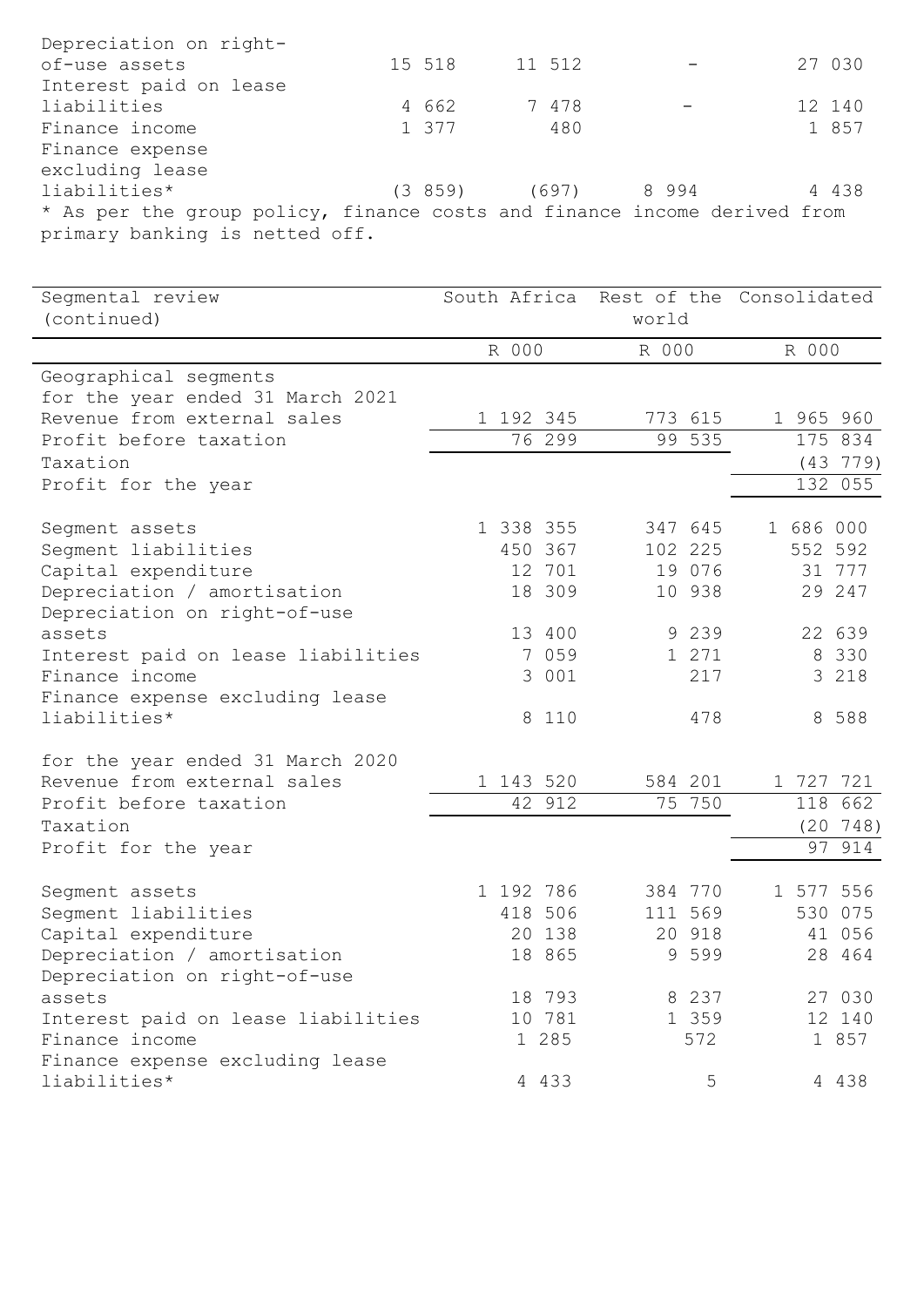Fair value measurement of financial instruments

Assets and liabilities measured at fair value in the statement of financial position are grouped into three levels of a fair value hierarchy.

The three levels are defined based on the observability of significant inputs to the measurement, as follows:

- Level 1: quoted prices (unadjusted) in active markets for identical assets or liabilities;
- Level 2: inputs other than quoted prices included within Level 1 that are observable for the asset or liability, either directly or indirectly; and - Level 3: unobservable inputs for the asset or liability.

The following table sets out the group's assets and liabilities that are measured and recognised at fair value:

| 31 March 2021                            | Level 1 | Level 2 | Level 3 | Total   |
|------------------------------------------|---------|---------|---------|---------|
|                                          | R 000   | R 000   | R 000   | R 000   |
| Recurring fair value                     |         |         |         |         |
| measurements                             |         |         |         |         |
|                                          |         |         |         |         |
| Financial assets:                        |         |         |         |         |
| BEE minority shareholder                 |         |         |         |         |
| loan                                     |         |         | 8 656   | 8 656   |
| Forward exchange contracts               |         | 732     |         | 732     |
| Total recurring financial                |         |         |         |         |
| assets                                   |         | 732     | 8 656   | 9 388   |
|                                          |         |         |         |         |
| Non-financial assets:                    |         |         | 282 871 |         |
| Land and buildings                       |         |         |         | 282 871 |
| Total recurring non-<br>financial assets |         |         | 282 871 | 282 871 |
|                                          |         |         |         |         |
|                                          |         |         |         |         |
| Recurring fair value<br>measurements     |         |         |         |         |
|                                          |         |         |         |         |
| Financial liabilities:                   |         |         |         |         |
| Contingent consideration                 |         |         | 13 893  | 13 893  |
| Total recurring financial                |         |         |         |         |
| liabilities                              |         |         | 13 893  | 13 893  |
|                                          |         |         |         |         |
|                                          |         |         |         |         |
| 31 March 2020                            | Level 1 | Level 2 | Level 3 | Total   |
|                                          | R 000   | R 000   | R 000   | R 000   |
| Recurring fair value                     |         |         |         |         |
| measurements                             |         |         |         |         |
|                                          |         |         |         |         |
| Financial assets:                        |         |         |         |         |
| BEE minority shareholder                 |         |         |         |         |
| loan                                     |         |         | 12 737  | 12 737  |
| Forward exchange contracts               |         | 814     |         | 814     |
| Total recurring financial                |         |         |         |         |
| assets                                   |         | 814     | 12 737  | 13 551  |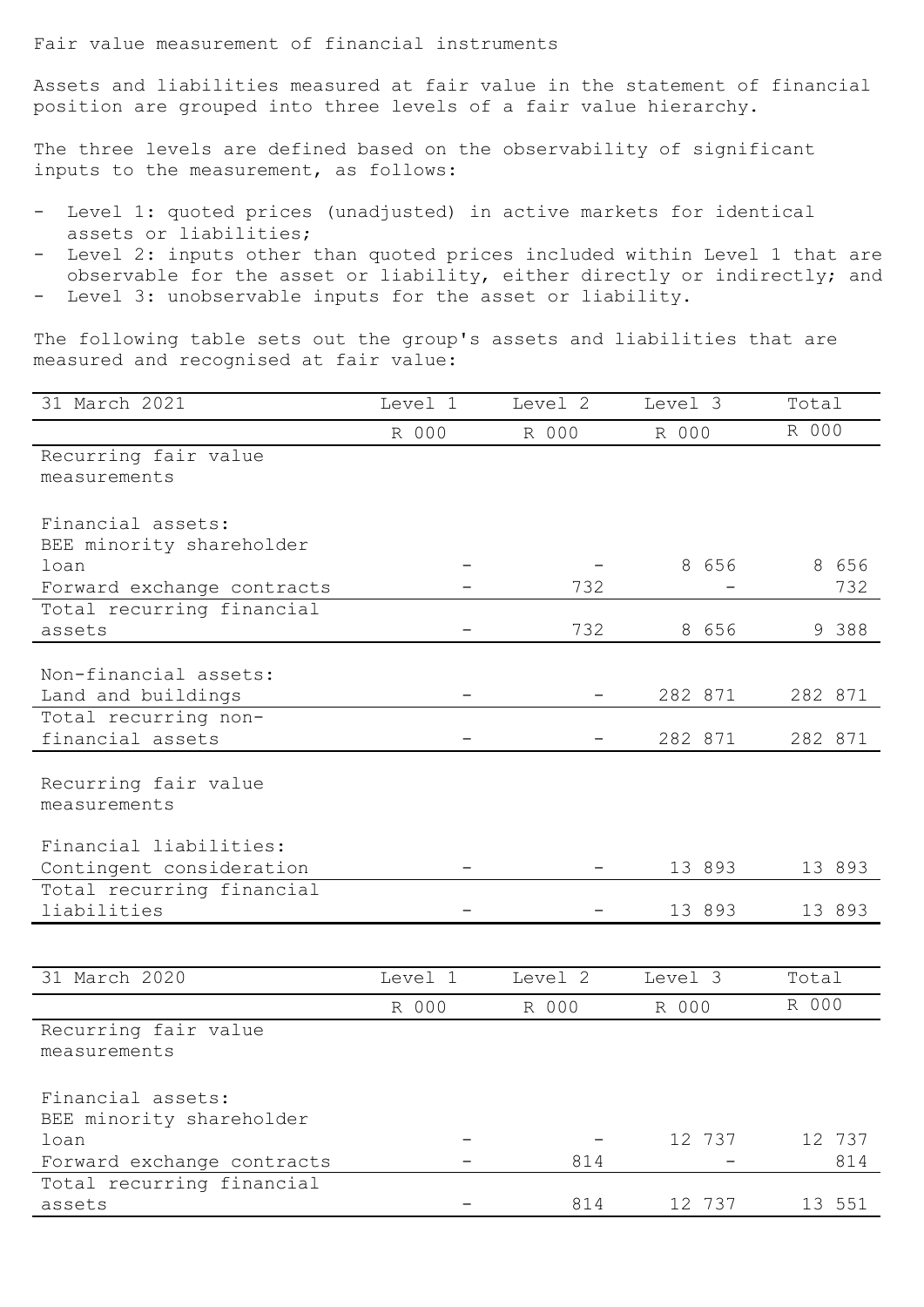| Non-financial assets:     |         |         |         |        |
|---------------------------|---------|---------|---------|--------|
| Land and buildings        | 288 426 |         | 288 426 |        |
| Total recurring non-      |         |         |         |        |
| financial assets          |         | 288 426 | 288 426 |        |
|                           |         |         |         |        |
| Financial liabilities:    |         |         |         |        |
| Contingent consideration  |         | 35 383  |         | 35 383 |
| Total recurring financial |         |         |         |        |
| liabilities               |         | 35 383  |         | 35 383 |

There have been no transfers between Level 1 and Level 2 recurring fair value measurements during 2020 and 2021.

The group's policy is to recognise transfers into and out of the different fair value hierarchy levels at the date the event or change in circumstances that caused the transfer occurred.

Measurement of fair value of financial and non-financial instruments

The group's finance team performs valuations of financial items for financial reporting purposes, including Level 3 fair values, in consultation with third party valuation specialists for complex valuations. Valuation techniques are selected based on the characteristics of each instrument, with the overall objective of maximising the use of market-based information. The finance team reports directly to the financial director (FD) and to the audit and risk committee. Valuation processes and fair value changes are discussed among the audit and risk committee and the valuation team at least every year, in line with the group's reporting dates. The valuation techniques used for instruments categorised in Level 2 and 3 are described below.

Foreign currency forward contracts (Level 2)

The group's foreign currency forward contracts are not traded in active markets. These have been fair valued using observable forward exchange rates and interest rates corresponding to the maturity of the contract. The effects of non-observable inputs are not significant for foreign currency forward contracts.

BEE minority shareholder loan (Level 3)

The fair value of the loan was based on unobservable inputs. The fair value has been calculated by discounting the loan at a market related interest rate going forward and with reference to the underlying value of the shares.

The reconciliation of the carrying amounts of financial assets classified within Level 3 is as follows:

|                                                       | 2021    | 2020   |
|-------------------------------------------------------|---------|--------|
|                                                       | R 000   | R 000  |
| Opening balance                                       | 12 737  | 12 316 |
| Cash inflow                                           | (4 502) |        |
| Recognised in profit or loss<br>Fair value adjustment | 421     | 421    |
|                                                       |         |        |
| BEE minority shareholder loan                         | 8656    | 12 737 |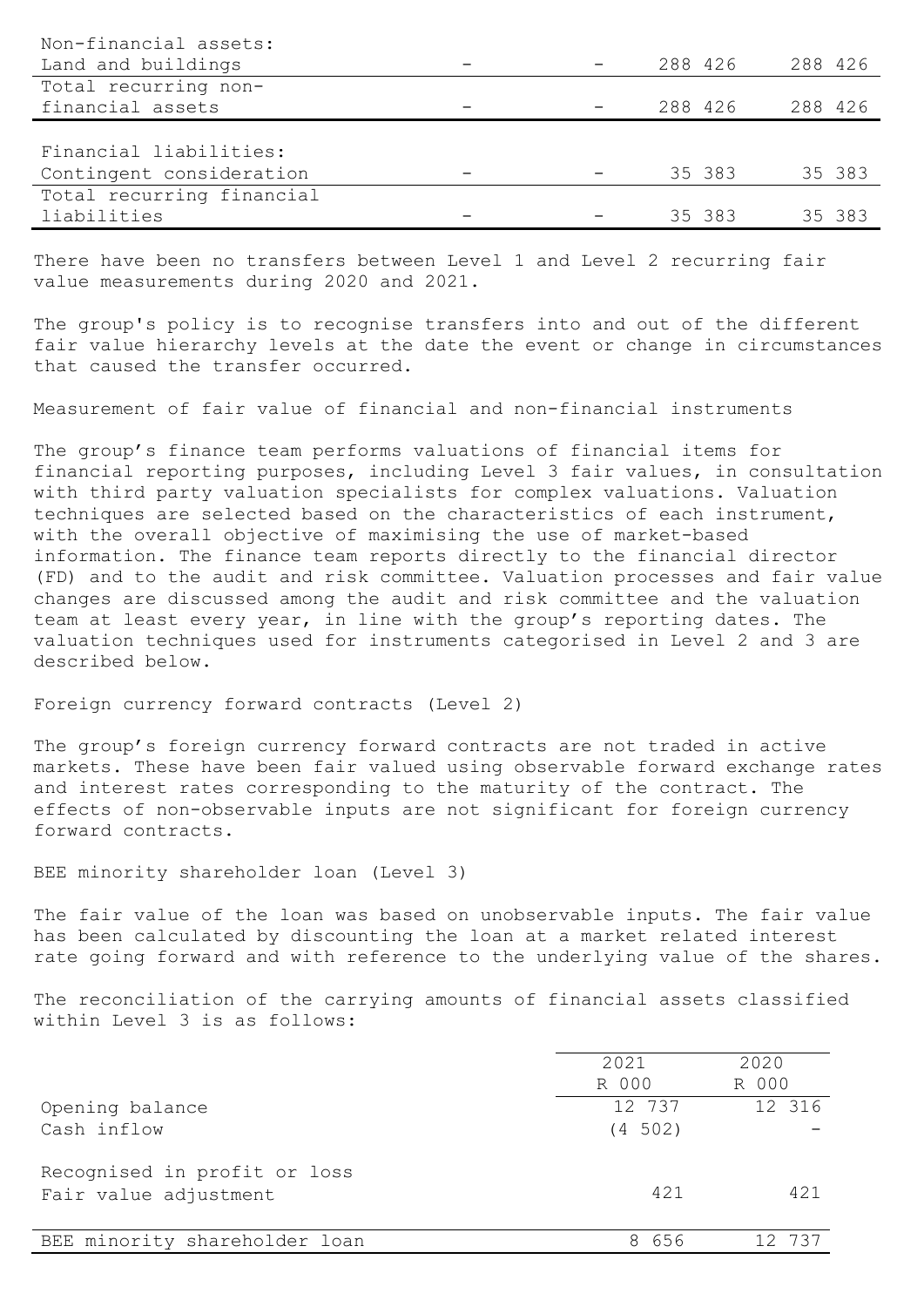Contingent consideration (Level 3)

The fair value of the contingent consideration related to the acquisition of Partington Engineering Limited based on unobservable inputs. The fair value of the contingent consideration is based on the fair value of probable cash outflow. This reflects management's estimate of a 100% probability that targets will be achieved. The contingent considerations were discounted using a rate of 0.1% (2020 - 0.10%) with reference from the Bank of England.

The reconciliation of the carrying amounts of financial liabilities classified within Level 3 is as follows:

|                                        | 2021     | 2020   |
|----------------------------------------|----------|--------|
|                                        | R 000    | R 000  |
| Opening balance                        | 35 383   | 29 832 |
| New business combination               | 12 255   |        |
| Cash outflow                           | (35 383) |        |
|                                        |          |        |
| Recognised in profit or loss           |          |        |
| Fair value of deferred consideration   |          | 694    |
| Fair value of contingent consideration |          | 4 857  |
| Contingent consideration               | 12 255   | 35 383 |

Land and buildings (Level 3)

The group's land and buildings are estimated based on appraisals performed by the directors. The valuation processes and fair value changes are reviewed by the board of directors and audit and risk committee at each reporting date.

The fair values of the land and buildings is estimated using an income approach which capitalises the estimated rental income stream, net of projected operating costs, using a discount rate derived from market yields and take into account the type of property and the property's location.

The most significant inputs, all of which are unobservable, are the estimated rental value and the discount rate. The estimated fair value increases if the estimated rental increases, vacancy levels decline or if discount rates (market yields) decline. A 1% increase or decrease in the discount rate will impact the fair value by R2.1 million. A 1% increase or decrease in the rental rates will impact the fair value by R2.3 million. The assumed discount rates applied for the future income streams range between 9.7% and 11.6% (2020 - 9% and 11.75%).

The reconciliation of the carrying amounts of non-financial assets classified within Level 3 is as follows:

|                                               | 2021    | 2020    |
|-----------------------------------------------|---------|---------|
|                                               | R 000   | R 000   |
| Opening balance                               | 288 426 | 279 053 |
| Additions                                     | 3 085   | 6 799   |
| Disposals                                     | (5 024) |         |
| Recognised in other comprehensive income      |         |         |
| Exchange difference on translation of foreign |         | 3 3 1 4 |
| operation                                     | (2 624) |         |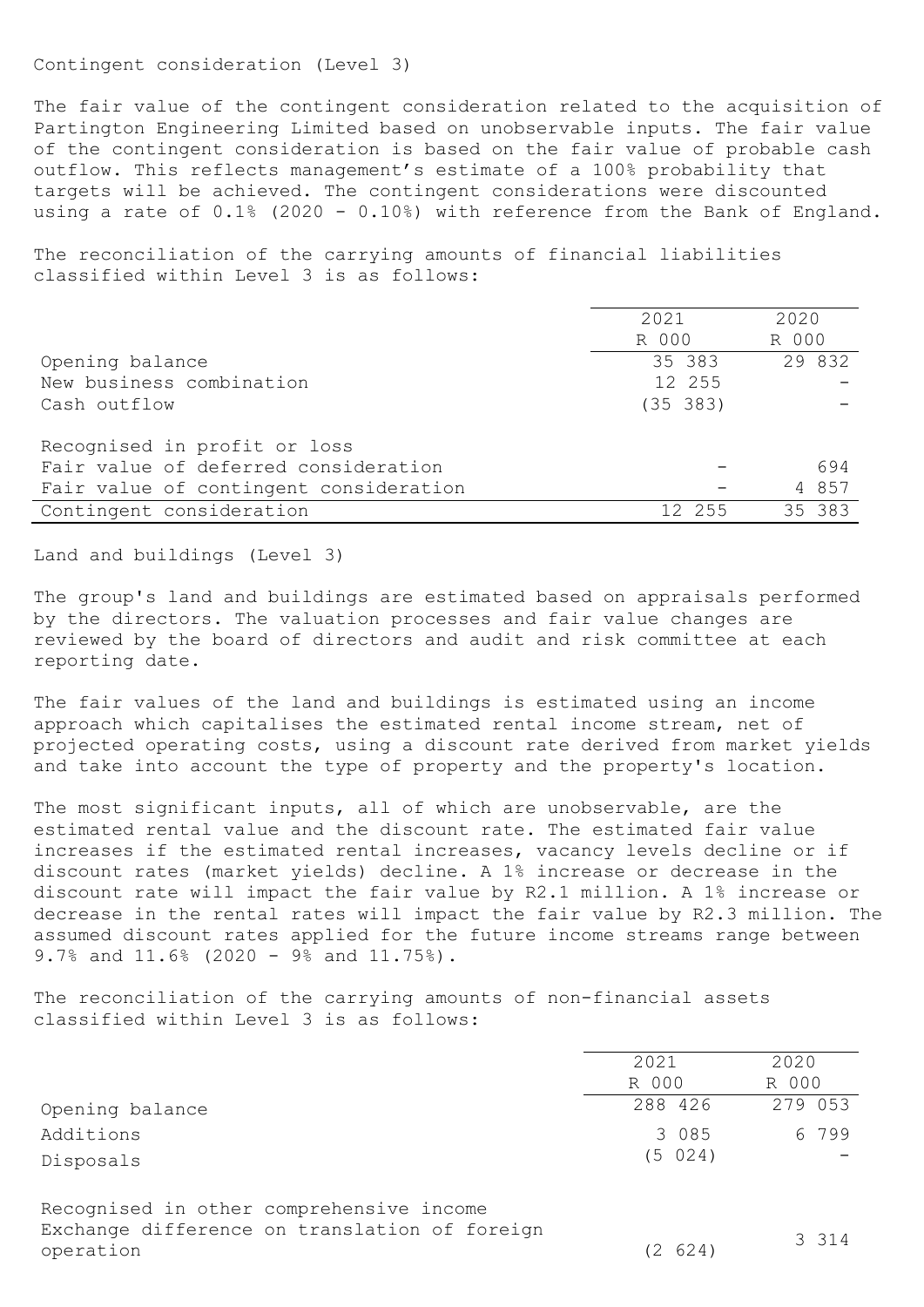| Recognised in profit or loss<br>Depreciation | (992)   | (740)   |
|----------------------------------------------|---------|---------|
| Land and buildings                           | 282 871 | 288 426 |

The following table sets out the group's assets that are measured and recognised at fair value:

| 31 March 2021             | Level 1 | Level 2 | Level 3 | Total  |
|---------------------------|---------|---------|---------|--------|
|                           | R 000   | R 000   | R 000   | R 000  |
| Recurring fair value      |         |         |         |        |
| measurements              |         |         |         |        |
|                           |         |         |         |        |
| Financial assets:         |         |         |         |        |
| Employee share incentive  |         |         |         |        |
| scheme loan               |         |         | 14 716  | 14 716 |
| Total recurring financial |         |         |         |        |
| assets                    |         |         | 14 716  | 14 716 |

Employee share incentive scheme loan (Level 3)

The fair value of the loan is linked to the market price of shares in Argent Industrial Limited. The fair value of the employee share incentive scheme loan has been fair valued based on observable market share prices of Argent Industrial Limited.

The reconciliation of the carrying amounts of financial assets classified within Level 3 is as follows:

|                                      | 2021       | 2020    |
|--------------------------------------|------------|---------|
|                                      | R 000      | R 000   |
| Opening balance                      | 12 922     | 20 425  |
| Recognised in profit or loss         |            |         |
| Share options exercised              | $(6\;158)$ | (4853)  |
| Fair value adjustment                | 7 952      | (2 650) |
| Employee share incentive scheme loan | 14 716     | 12 922  |

## Financial overview

The group had great results, successfully steering around the many COVID issues, and consolidating its market share opportunities.

The consolidated results after taxation attributable to owners amounted to R130.4 million which is after accounting for a R3.3 million IFRS 16 expense, a loss of R0.5 million on sale of assets, retrenchment costs of R6.5 million and R9 million stock impairments at Toolroom Services. In addition, the group sold its Klerksdorp property for R4 million and acquired Partington Engineering Limited on 1 June 2020, which is based in the United Kingdom, for an amount of GBP3.1 million.

Partington is a major supplier of bespoke trolleys to both traditional and e-commerce retail industries in the United Kingdom. The acquisition brings our number of offshore entities to six.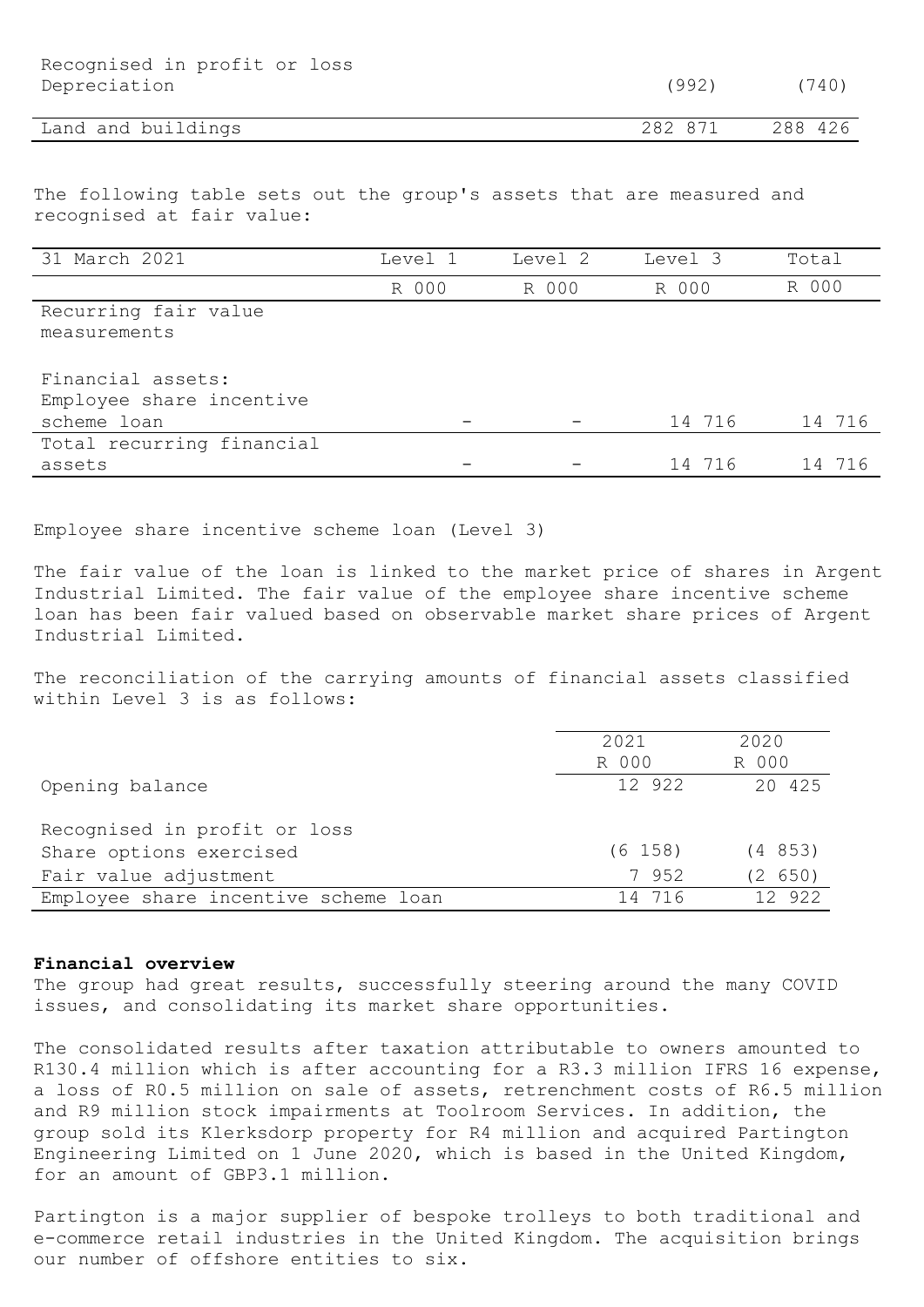Headline earnings per share amounted to 217.9 cents based on weighted average shares in issue over the financial year of 59.999 million. The actual shares in issue as at 31 March 2021 was 58.425 million (excluding treasury shares) which yields a headline earnings of 223.76 cents.

In line with the Argent share repurchase strategy, 4 364 890 shares were cancelled in the 2021 financial year at a cost of R25 990 120, equating to an average price of R5.95 per share.

# Capital allocation

We have successfully allocated excess capital within the group towards share buybacks. Since the start of our buyback programme, we have reduced the number of shares in issue from 96 490 604 to 60 550 705 at an average price of R5.16, far below our assessment of intrinsic value. We continue to believe share buybacks are the best use of excess capital while the share price is below our assessment of fair value.

#### Prospects

On the back of decent order books, high steel prices and improved market share, the group has had a good start to the new year. We will focus on growing our group brands and look for acquisition opportunities in the United Kingdom as well as continue with the current share buyback programme, using the opportunity to add value to our long-term shareholders.

### Dividend

No dividends were declared by the Board of Directors for the year ended 31 March 2021. Excess funds will be utilised for the share buyback programme.

# Basis of preparation

The abridged audited consolidated financial statements have been prepared in accordance with International Financial Reporting Standards (IFRS), the presentation and disclosure requirements of IAS 34 - Interim Financial Reporting, the SAICA Financial Reporting Guides as issued by the Accounting Practices Committee, the Financial Reporting Pronouncements as issued by the Financial Reporting Standards Council and in compliance with the Companies Act of South Africa (No. 71 of 2008) and the Listing Requirements of the JSE Limited.

The results have been prepared in terms of IFRS on the historical cost basis, except for the revaluation of land and buildings and certain financial instruments which are carried at either fair value or amortised cost. The abridged audited consolidated financial statements have been prepared under the supervision of the Financial Director, Ms SJ Cox CA (SA).

The accounting policies are consistent with those of the previous annual financial statements.

The adoption of improved, revised, or new standards and interpretations did not have any significant impact on the financial statements.

## Impact of COVID-19

On 15 March 2020, a national state of disaster was declared in South Africa due to the COVID-19 pandemic and subsequently on 23 March 2020, all South African citizens and businesses were to adhere to a nationwide lockdown for 21 days, effective from midnight on 26 March 2020 to midnight on 16 April 2020. This was then extended for a further 14 days to 30 April 2020. On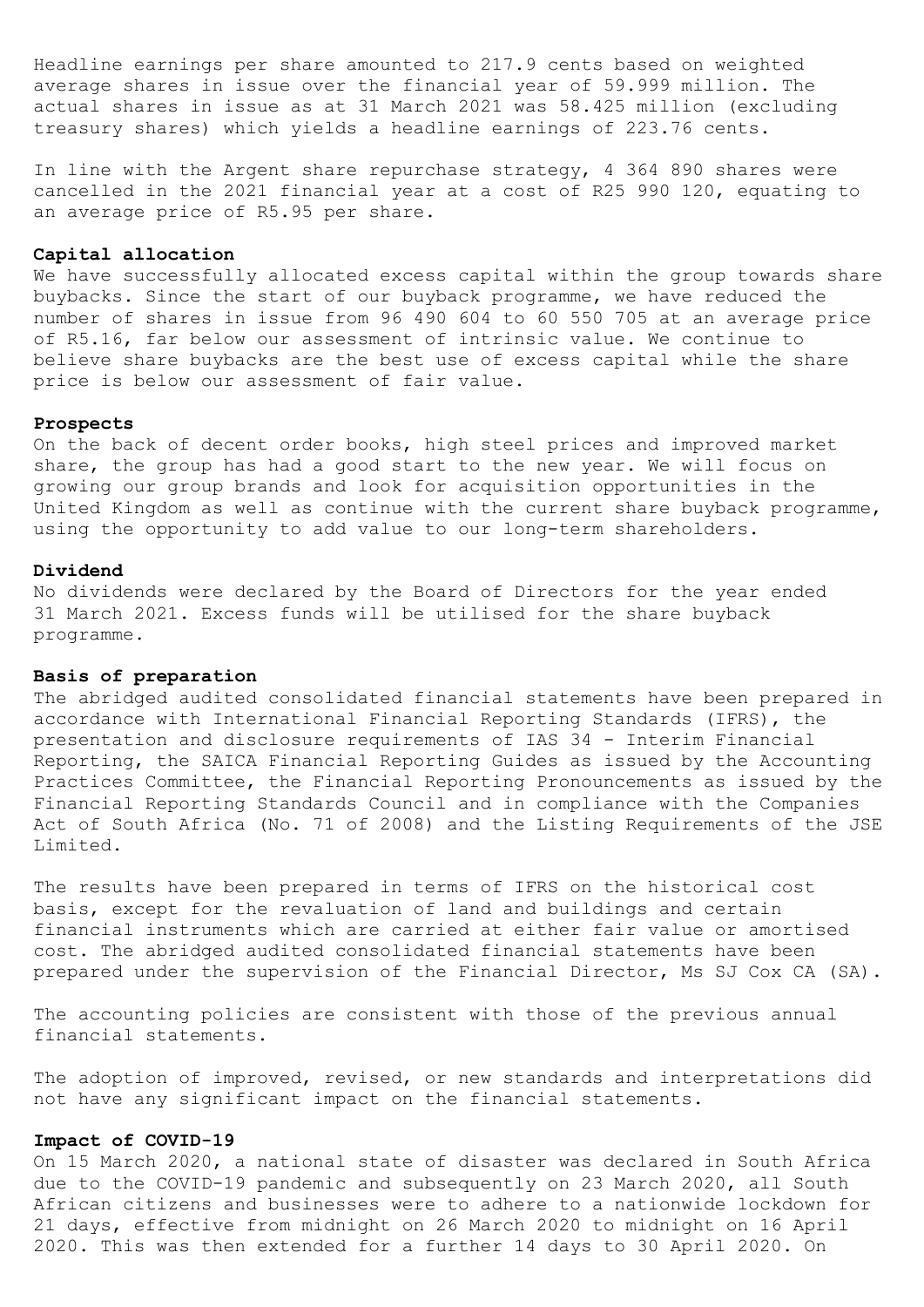1 May 2020, certain restrictions on economic activities were lifted.

Together with a new strain of the virus and increased surge of infections, on 28 June 2021, South Africa was placed on adjusted alert level 4, which is currently still in place.

The United Kingdom and the United States of America remain with various levels of COVID-19 restrictions and encourage people to restrict unnecessary movement, same as in South Africa but both countries have vaccinated their population.

The impact of COVID-19 on accounting standards that require use of forwardlooking information was assessed based on information available as at 31 March 2021 and has not resulted in any other adjustments and/or disclosures as the impact was assessed to be not material. All operations worldwide are fully operational.

The impact of the national state of disaster and the COVID-19 pandemic was taken into account in the preparation of budgets and cashflow forecasts as per the Going Concern note to the financial statements.

## Going concern

The directors have given due consideration to the potential impact of the COVID-19 pandemic on the company and group's ability to continue as going concerns. The directors believe that the COVID-19 pandemic will not have a material impact on the business activities of the company and group, due to the company and group achieving results which are aligned to those achieved in pre-lockdown periods. Subsequent to year-end and up to date of the assessment, there has been no significant change in circumstances which suggests that the above reviews are no longer valid.

Based on the above, no material uncertainties have been identified in relation to the ability of the company and group to remain going concerns for at least the next twelve months. The directors thus believe that the company and group are in a sound financial position and that they will continue to operate as going concerns for the foreseeable future.

As such, the financial statements have been prepared on the basis of accounting policies applicable to a going concern. This presumes the realisation of assets and settlement of liabilities, contingent liabilities and commitments will occur in the ordinary course of business.

# Events after the reporting period

No material facts or circumstances have occurred between the accounting date and the date of this report. The timing of the additional two purchase considerations of Partington of GBP300 000 each are in the process of being extended and renegotiated due to COVID related delays in deliveries.

## Changes to the board

During the reporting period there were no changes to the board of directors.

#### Annual Report and Notice of Annual General Meeting

The annual report including full audited consolidated financial statements for the financial year ended 31 March 2021, has been distributed to shareholders today ("the Annual Report"). The annual report is available on the company's website, www.argent.co.za/info/annual reports.